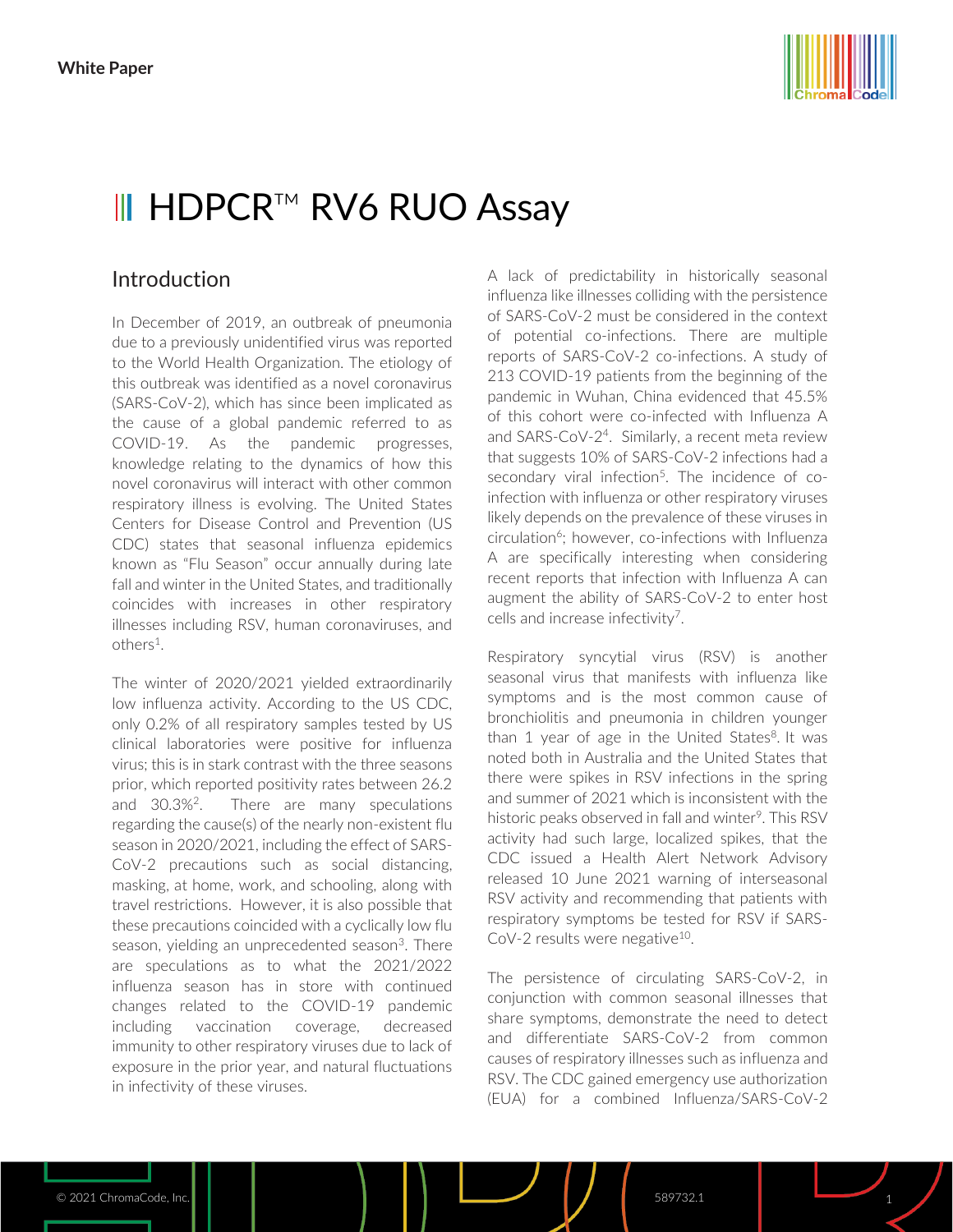

multiplex assay in July 2020, stating that combination of Flu and COVID-19 testing could increase efficiencies, help with reagent shortages, and inform public health officials. Additionally, templates outlining studies necessary for submission for emergency use authorization available from the FDA include criteria for multianalyte testing. The precedent being set by federal public health authorities in conjunction with overlapping seasonality, potentials for intervention 11 , and necessary epidemiological mapping all underscore the need for tests that differentiate between Influenza, COVID-19, and RSV.

In the current environment, research tests that are easy to adopt, cost effective, and have flexible throughput are necessary to gaining more information on the interplay between COVID and other seasonal respiratory viruses that manifest with similar symptoms. Additionally, outbreak mapping has increased relevance on the heels of a global pandemic<sup>12</sup>.ChromaCode's HDPCR™ RV6 RUO Assay is a real time PCR test that provides qualitative detection and differentiation of SARS-CoV-2, Influenza A, Influenza B, and RSV A/B from common upper respiratory research samples. The RV6 RUO assay utilizes ChromaCode's proprietary High Definition PCR (HDPCR) to allow for multiplexing targets within a single color-channel with existing qPCR instrumentation. HDPCR's unique marriage of chemistry and data science provide a flexible and low-cost approach to epidemiological surveillance mapping. Herein, we present preliminary data based on testing of prospective and retrospective respiratory samples to establish the performance of the RV6 RUO Assay.

# **Methods**

## Materials and Methods Overview

The HDPCR RV6 RUO Assay was evaluated with samples that were extracted using the Thermo Scientific™ KingFisher™ Flex Extraction System and the MagMAX Viral/Pathogen Nucleic Acid Isolation Kit (Thermo Scientific). All extractions utilized 180 µL sample with 20  $\mu$ L of Sample Processing Control (SPC) spiked in for a total of 200 µL sample with an elution volume of 50 µL. Thermal cycling was run on several Applied Biosystems™ instruments, including the 7500 Fast, 7500 Fast Dx, QuantStudio™ 5 96 well, 0.2 mL, QuantStudio 5 384-well, QuantStudio 7 96-well, and QuantStudio 12K Flex 384-well. Analytical studies were performed at ChromaCode in Carlsbad, CA. Natural sample evaluations were performed at The Medical College of Wisconsin, Milwaukee, WI.

## Samples

Analytical studies for the RV6 RUO Assay were performed using negative matrix, were nasopharyngeal samples collected in M4RT or STM (Medshenker) that had been originally tested for all targets on the RV6 RUO panel. For natural sample characterization, a combination of frozen retrospective (n=168) and fresh prospective samples (n=400) was tested on a standard of care assay with either the Roche SARS-CoV-2/Flu, or standalone SARS-CoV-2 EUA Assay on the Cobas<sup>®</sup> 6800, VERIGENE® RP Flex, or Cepheid Xpert® Xpress SARS-CoV-2/Flu/RSV.

# Results

# Analytical Sensitivity

The analytical sensitivity (Limit of Detection or LoD) of the HDPCR RV6 RUO Assay was determined using a two-stage approach. In the first stage, a range finding study, was performed by testing 5 replicates of serial dilutions of each virus spiked into pooled negative nasopharyngeal swab (NPS) matrix. After establishment of a preliminary LoD in the first stage, the second stage (LoD confirmation) confirmed the LoD by extraction of 20 replicates. The LoD was defined as the lowest concentration where a minimum of 19/20 replicates were detected. The results of Stage 2 confirmation are presented in Table 1, indicating the established LoD for the RV6 RUO Assay when performed on the Applied Biosystems 7500 Fast Dx platform.

To ensure equivalent performance on other qPCR instruments, five (5) concentrations (3x, 2x, 1.5x, 1x, and 0.5x LoD) for each target were diluted to the desired concentration in negative NPS matrix and evaluated in a two-stage approach. In the first stage, range finding was completed with five (5) replicates. In the second stage, the limit of detection was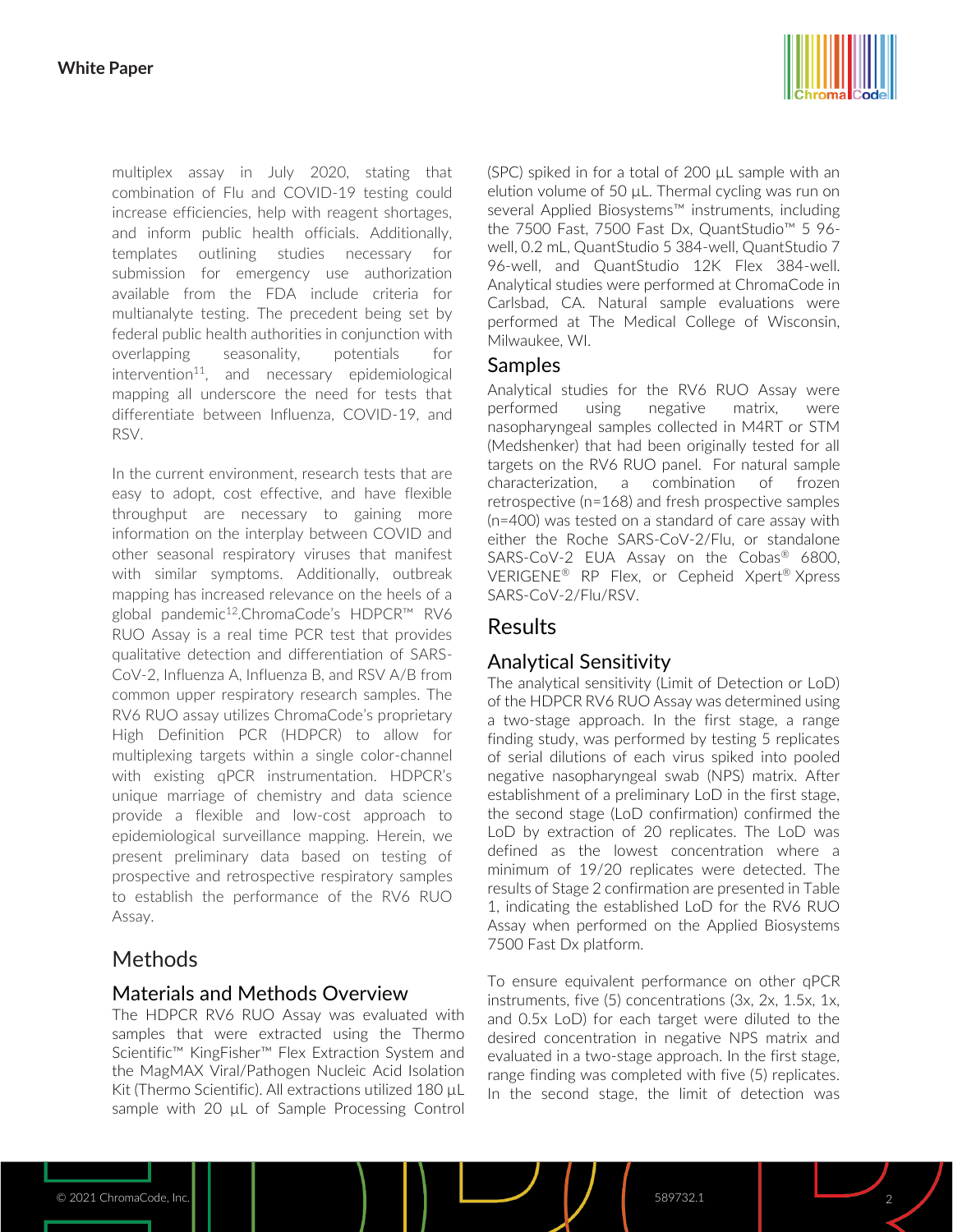

confirmed with twenty (20) replicates apart from the QuantStudio 5 (384-well) which was confirmed with sixty (60) replicates. The limit of detection was defined as the lowest concentration where ≥95% of samples evaluated were correctly identified.

The results from this study determined that all instruments evaluated and seen in Table 2 perform equivalently to the 7500 Fast Dx ( $\leq$  3X away from the established LoD).

| Reportable  | Strain or Isolate                            | <b>Results</b>                |  |  |
|-------------|----------------------------------------------|-------------------------------|--|--|
| Influenza A | Influenza A H3N2 (A/Perth/16/2009)           | 0.01 TCID <sub>50</sub> /mL   |  |  |
|             | Influenza A H1N1 (A/New Caledonia/20/1999)   | $0.11$ TCID <sub>50</sub> /mL |  |  |
|             | Influenza A H1N1 2009 (A/NY/01/09)           | 0.33 TCID <sub>50</sub> /mL   |  |  |
| Influenza B | Influenza B (B/Brisbane/60/2008)             | 0.01 TCID <sub>50</sub> /mL   |  |  |
|             | Influenza B Yamagata_Florida/04/06           | $0.03$ TCID <sub>50</sub> /mL |  |  |
| <b>RSV</b>  | Respiratory Syncytial Virus A (2006 Isolate) | 1.320TCID <sub>50</sub> /mL   |  |  |
|             | Respiratory Syncytial Virus B CH93(18)-18    | 0.03 TCID <sub>50</sub> /mL   |  |  |
| SARS-CoV-2  | 2019-nCoV/USA-WA1/2020                       | 10 TCID <sub>50</sub> /mL     |  |  |

#### Table 1. HDPCR RV6 RUO Analytical Sensitivity

Table 2. HDPCR RV6 RUO Instrument Compatibility

| <b>PCR Platform</b>     | Software<br>Version | Well<br>Format                | <b>Plate Name</b>                                                                                       | Part<br><b>Number</b> | Manufacturer                 |
|-------------------------|---------------------|-------------------------------|---------------------------------------------------------------------------------------------------------|-----------------------|------------------------------|
| QuantStudio 7           | 1.3                 | 96 well<br>$(0.1$ mL<br>Fast) | MicroAmp <sup>™</sup> EnduraPlate <sup>™</sup> Optical<br>96-Well Clear Reaction Plates with<br>Barcode | 4483485/<br>4483494   | Applied<br><b>Biosystems</b> |
| QuantStudio 5           | 1.5.1               | 384 well                      | MicroAmp Optical 384-Well<br><b>Reaction Plate with Barcode</b>                                         | 4309849/<br>4326270   | Applied<br><b>Biosystems</b> |
| QuantStudio<br>12K Flex | 1.3                 | 384 well                      | MicroAmp Optical 384-Well<br><b>Reaction Plate</b>                                                      | 4309849/<br>4326270   | Applied<br><b>Biosystems</b> |
| QuantStudio 5           | 1.5.1               | 96 well<br>$(0.2$ mL)         | MicroAmp Optical 96-Well Reaction<br><b>Plate with Barcode</b>                                          | 4306737/<br>4326659   | Applied<br><b>Biosystems</b> |
| 7500 Fast               | 2.3                 | 96 well<br>$(0.1$ mL)         | MicroAmp EnduraPlate Optical 96-<br>Well Fast Clear Reaction Plates with<br>Barcode                     | 4483485/<br>4483494   | Applied<br><b>Biosystems</b> |

## In Silico Inclusivity

The primer and probe sequences for the two independent regions of SARS-CoV-2 detected by the HDPCR RV6 Assay were evaluated in silico. US sequences for SARS-CoV-2 (beginning with hCoV-19/USA) made up about 20% (82,862/412,614) of all sequences in the EpiCov section in GISAID as of February 1<sup>st</sup>, 2021. Greater than 98.0% of sequences screened have 100% homology to oligonucleotides for respective targets based on a bioinformatics assessment.

SARS-CoV-2 variants of concerns (UK/Alpha variant (B.1.1.7), South Africa/Beta variant (B.1.351), Brazil/Gamma variant (P.1), India/Delta variant (B.617.2), and recently the Omicron variant (B.1.529)) were analyzed independently in the in silico analysis. All above variants have 100% homology to SARS-CoV-2 RdRp and E gene oligonucleotides, with the exception of one (1) mismatch to the South Africa variant in the middle of the reverse primer for the E gene. This mismatch is not predicted to impact sensitivity since both the RdRp and E gene targets are sufficient for detection.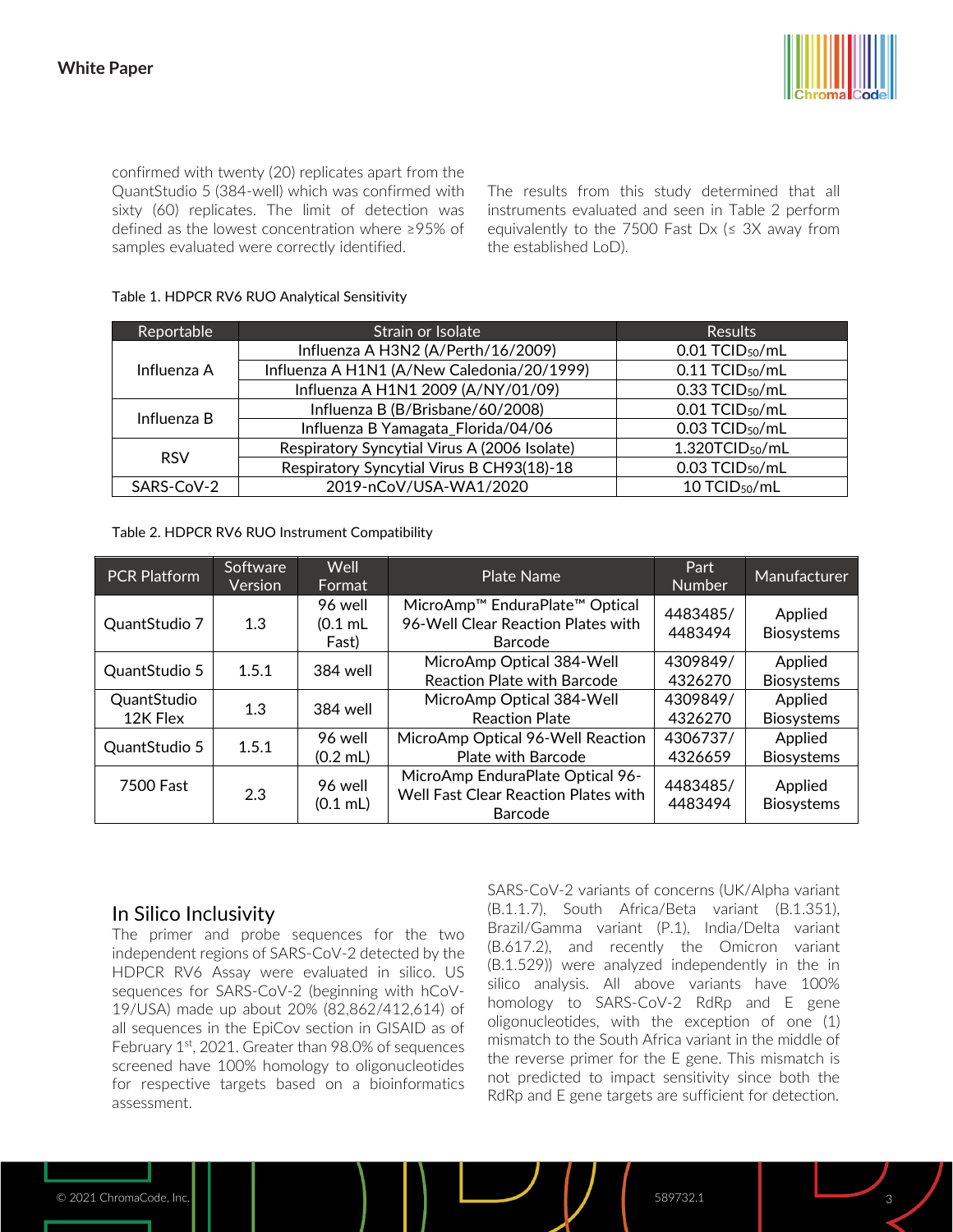

In silico analysis using sequences from NCBI and GISAID run on February 1, 2021, indicated that greater than 99.0% of Flu A, Flu B, RSV A, and RSV B sequences with a host human are predicted to be detected. Influenza A sequences from swine and avian sources are predicted to be detected in greater than 95% of the sequences evaluated.

## Analytical Specificity

Analytical specificity was performed on the HDPCR RV6 Assay with viral, bacterial, fungal targets and pooled nasal wash. All targets were tested with three (3) replicates. Viral exclusivity strains were tested at 1 X10<sup>5</sup> TCID50/mL or the highest concentration achievable, based on the stock tube concentration. Bacterial and fungal exclusivity strains were tested at 10<sup>6</sup> CFU/mL. The same targets were tested for specificity as were tested in microbial interference (Table 5) and the analytical specificity was 100%.

### Interfering Substances

The HDPCR RV6 Assay was tested in the presence of potentially interfering substances that may be present in a respiratory sample. The study evaluated four (4) RV6 targets: Influenza A, Influenza B, RSVA and SARS-CoV-2 at 3X LoD. The samples were diluted to 3X LoD in pooled negative NPS matrix containing relevant concentrations of the inhibitory substances (listed in Table 3).

All expected target present and target absent replicates in the study were called correctly for each interfering substance.

| <b>Substance Name</b>                              | <b>Brand Name/Active Ingredient</b>                                                | <b>Concentration Evaluated</b>        |  |
|----------------------------------------------------|------------------------------------------------------------------------------------|---------------------------------------|--|
| Mucin                                              | Mucin/Purified mucin protein                                                       | $60 \mu g/mL$                         |  |
| Neo-synephrine<br>(vasopressin/decongestant drops) | 4-Way Nasal<br>Spray/phenylephrine                                                 | 15% (vol/vol)                         |  |
| Decongestant nasal spray                           | <b>Zicam Extreme</b><br>Congestion/Oxymetazoline                                   | 15% (vol/vol)                         |  |
| <b>Zicam Allergy Relief</b>                        | Zicam/Galphimia glauca,<br>Histaminum hydrochloricum,<br>Luffa operculata, Sulphur | 5% (vol/vol)                          |  |
| Saline nasal spray                                 | Sunmark/Sodium Chloride                                                            | 15% (vol/vol)                         |  |
| Nasal corticosteroid                               | Rhinocort/Budesonide                                                               | 5% (vol/vol)                          |  |
| Throat lozenges                                    | Halls/Menthol                                                                      | 0.68 g/mL or 1/18<br>lozenge, crushed |  |
| Zanamivir (anti-viral)                             | Zanamivir                                                                          | 3.3 to 5 $mg/mL$                      |  |
| Tobramycin (systemic<br>antibacterial)             | Tobramycin                                                                         | $4.0 \mu g/mL$                        |  |
| Mupirocin (antibiotic ointment)                    | Mupirocin                                                                          | 6.6 to 10 mg/mL                       |  |
| Oseltamivir phosphate (Tamiflu)                    | Oseltamivir phosphate                                                              | 7.5 to 25 mg/mL                       |  |
| Human blood, EDTA<br>anticoagulated                | <b>NA</b>                                                                          | 2% (vol/vol)                          |  |
| Human genomic DNA                                  | <b>NA</b>                                                                          | 50 ng/reaction                        |  |

#### Table 3. HDPCR RV6 RUO Interfering Substances Evaluation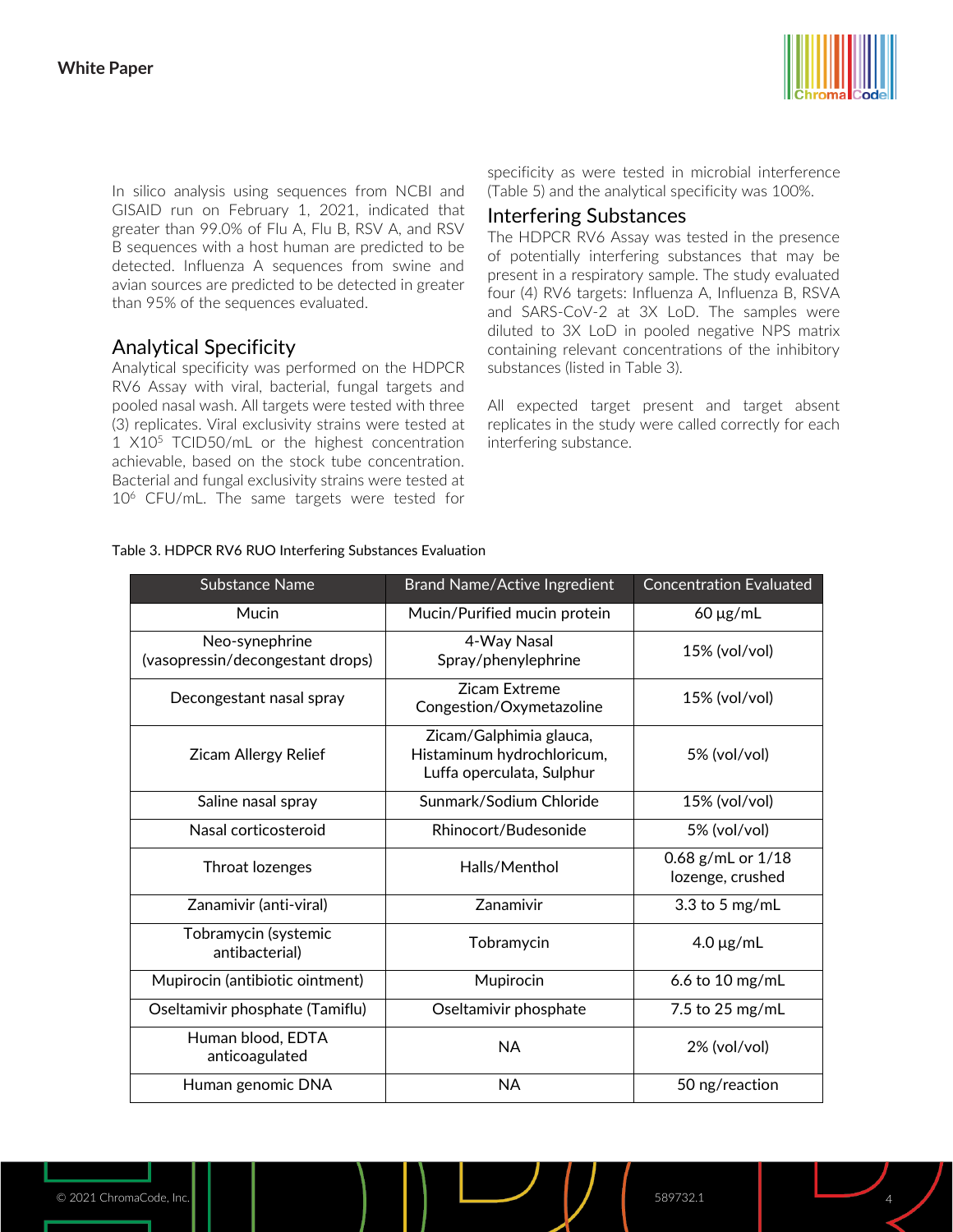

# Competitive Microbial Interference

The HDPCR RV6 RUO Assay was tested to evaluate the competitive microbial interference (Co-presence) of the RV6 targets using eighteen (18) different target combinations. In each condition a target was at low concentration (3X LoD) and high concentration ( $\geq 10^4$  TCID<sub>50</sub>/mL). Three (3) replicates at each condition were evaluated; if less than three (3) replicates were positive a 3-fold higher concentration of the strain at LoD was evaluated. The Table 4. HDPCR RV6 RUO Competitive Interference

study evaluated co-infection on both the 7500 Fast Dx and QuantStudio 5 (384-well).

All targets in a simulated co-infection were correctly identified at the LoD value reported in (Table 4). RSV A performance is impacted near LoD when in a coinfection with high concentration Influenza A and SARS-CoV-2 samples.

| Target at LoD | Interferent      | 7500 Fast Dx | QuantStudio 5<br>(384) |
|---------------|------------------|--------------|------------------------|
| Influenza B   | Influenza A      | 3X           | 3X                     |
| RSV A         | Influenza A      | 81X          | 81X                    |
| <b>RSVB</b>   | Influenza A      | 3X           | 3X                     |
| SARS-CoV-2    | Influenza A      | 3X           | 3X                     |
| Influenza A   | Influenza B      | 3X           | 3X                     |
| RSV A         | Influenza B      | 3X           | 9X                     |
| RSV B         | Influenza B      | 3X           | 3X                     |
| SARS-CoV-2    | Influenza B      | 3X           | 3X                     |
| Influenza A   | RSV A            | 3X           | 3X                     |
| Influenza B   | <b>RSV A</b>     | 3X           | 3X                     |
| SARS-CoV-2    | <b>RSV A</b>     | 3X           | 3X                     |
| Influenza A   | RSV <sub>B</sub> | 3X           | 3X                     |
| Influenza B   | <b>RSVB</b>      | 3X           | 3X                     |
| SARS-CoV-2    | RSV B            | 3X           | 3X                     |
| Influenza A   | SARS-CoV-2       | 3X           | 9X                     |
| Influenza B   | SARS-CoV-2       | 3X           | 9X                     |
| RSV A         | SARS-CoV-2       | 27X          | 27X                    |
| <b>RSV B</b>  | SARS-CoV-2       | 3X           | 3X                     |

### Microbial Interference Evaluation

The HDPCR RV6 RUO assay was tested in the presence of microorganisms that are frequently found in NPS samples or with pooled nasal wash to ensure proper identification of the RV6 targets. A total of twenty-two (22) viruses and twenty (20) eleven spiked pools were evaluated. Each microorganism was shown previously to not cause false positive detection in the Exclusivity: Analytical Specificity Study. Each pool was spiked with an RV6 Assay targets to a final concentration of 3x LoD. All RV6 assay targets were detected at 3x LoD in the presence of the forty-two (42) microbial interference organisms and the pooled nasal wash (Table 5)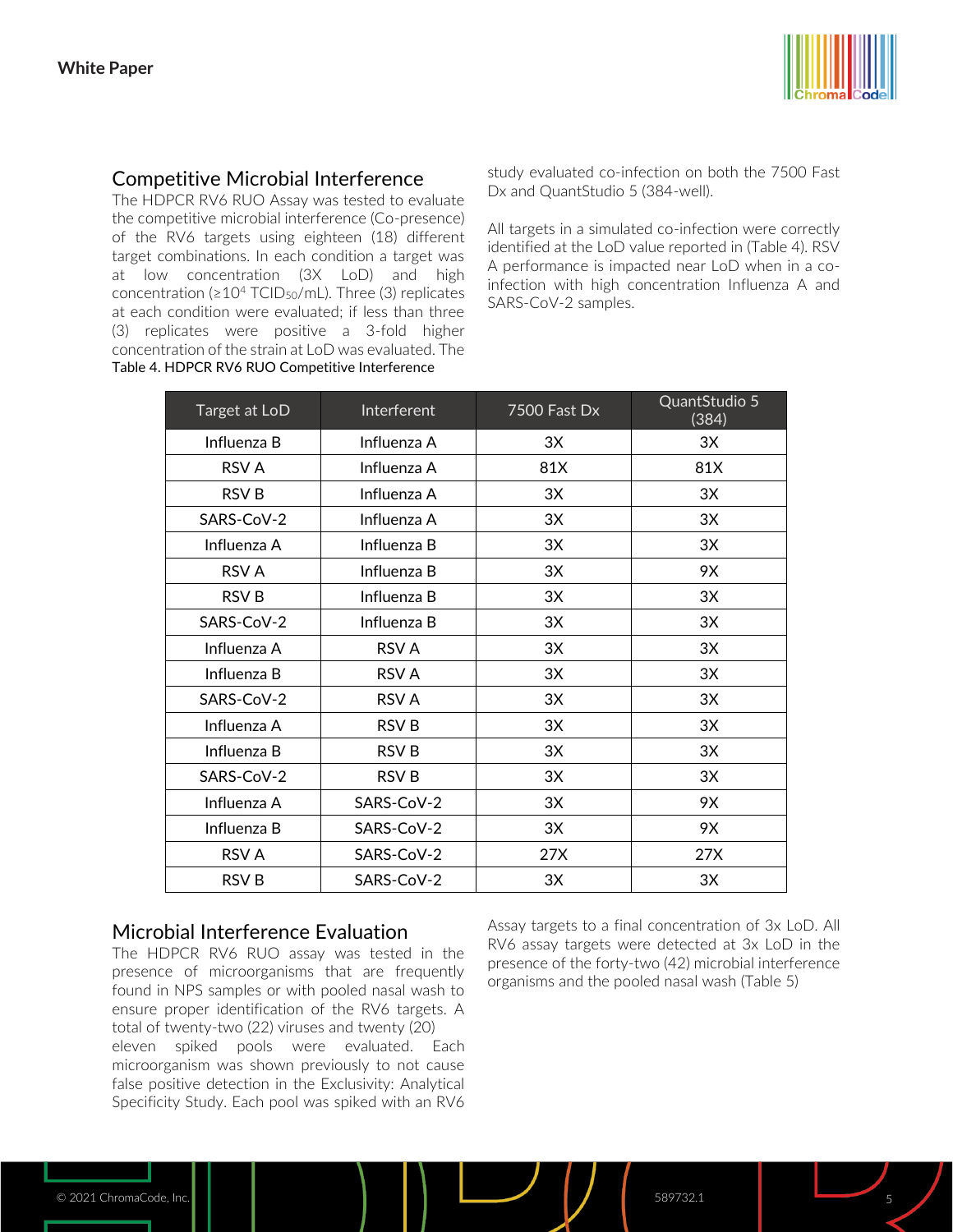

| Organism                                      | Final Testing concentration                   | Inf A<br>3x LoD | Inf B<br>3x LoD | <b>RSV</b><br>3x LoD | SARS-<br>$Cov-2$<br>$3 \times$ LoD |
|-----------------------------------------------|-----------------------------------------------|-----------------|-----------------|----------------------|------------------------------------|
| hMPV A1                                       | 1.17 X 10 <sup>4</sup> TCID <sub>50</sub> /mL | Y*              | Y               | Y                    | Υ                                  |
| Adenovirus C1/Adenoid 71                      | 4.17 X 10 <sup>4</sup> TCID <sub>50</sub> /mL | Y               | Υ               | Y                    | Y                                  |
| Adenovirus 7a                                 | 4.17 X 10 <sup>4</sup> TCID <sub>50</sub> /mL | Y               | Y               | Y                    | Υ                                  |
| Coronavirus 229E                              | 5.62 X 10 <sup>3</sup> TCID <sub>50</sub> /mL | Y               | Y               | Y                    | Υ                                  |
| Coronavirus OC43                              | 4.17 X 10 <sup>4</sup> TCID <sub>50</sub> /mL | Y               | Y               | Y                    | Y                                  |
| Coronavirus NL63                              | 1.41 X 10 <sup>4</sup> TCID <sub>50</sub> /mL | Υ               | Y               | Υ                    | Υ                                  |
| Coronavirus HKU1                              | $1.00$ X $106$ genome copies/rxn              | Υ               | Υ               | Υ                    | Y                                  |
| Coxsackievirus B4                             | 1.00 X 10 <sup>5</sup> TCID <sub>50</sub> /mL | Υ               | Y               | Υ                    | Ÿ                                  |
| Cytomegalovirus                               | $1.86$ X $10^3$ TCID <sub>50</sub> /mL        | Y               | Υ               | Y                    | Ÿ                                  |
| Enterovirus 68 (2007 isolate)                 | 1.00 X 10 <sup>5</sup> TCID <sub>50</sub> /mL | Y               | Y               | Y                    | Y                                  |
| Enterovirus 71                                | $1.00$ X $10^5$ TCID <sub>50</sub> /mL        | Υ               | Y               | Υ                    | Υ                                  |
| <b>Epstein Barr Virus</b>                     | $1.00$ X $10^5$ TCID <sub>50</sub> /mL        | Υ               | Υ               | Υ                    | Y                                  |
| Human Rhinovirus Type 1A                      | $1.00$ X $106$ genome copies/rxn              | Υ               | Y               | Υ                    | Ÿ                                  |
| MERS-CoV (inactivated)                        | $1.17$ X $104$ TCID <sub>50</sub> /mL         | Y               | Υ               | Y                    | Ÿ                                  |
| SARS-1 (inactivated)                          | 7.33 x $10^2$ genome equivalents /rxn         | Y               | Y               | Y                    | Y                                  |
| Measles virus                                 | 4.17 X 10 <sup>4</sup> TCID <sub>50</sub> /mL | Υ               | Y               | Υ                    | Υ                                  |
| Mumps virus                                   | $2.45 \times 10^4$ TCID <sub>50</sub> /mL     | Υ               | Υ               | Υ                    | Y                                  |
| Parainfluenza Type 1                          | 5.01 X 10 <sup>4</sup> TCID <sub>50</sub> /mL | Υ               | Y               | Υ                    | Ÿ                                  |
| Parainfluenza Type 2                          | $1.00$ X $10^5$ TCID <sub>50</sub> /mL        | Y               | Υ               | Y                    | Ÿ                                  |
| Parainfluenza Type 3                          | 1.70 X 10 <sup>4</sup> TCID <sub>50</sub> /mL | Y               | Y               | Y                    | Y                                  |
| Parainfluenza Type 4                          | 4.17 X 10 <sup>4</sup> TCID <sub>50</sub> /mL | Υ               | Y               | Y                    | Υ                                  |
| Parechovirus                                  | $1.00$ X $10^5$ TCID <sub>50</sub> /mL        | Υ               | Υ               | Υ                    | Υ                                  |
| Bordetella pertussis                          | 1.00 X 10 <sup>6</sup> CFU/mL                 | Υ               | Y               | Y                    | Ÿ                                  |
| Chlamydia pneumoniae                          | 1.00 X 10 <sup>6</sup> CFU/mL                 | Y               | Y               | Y                    | Υ                                  |
| Parainfluenza Type 4                          | 4.17 X 10 <sup>4</sup> TCID <sub>50</sub> /mL | Y               | Y               | Y                    | Y                                  |
| Parechovirus                                  | $1.00$ X $10^5$ TCID <sub>50</sub> /mL        | Υ               | Y               | Y                    | Υ                                  |
| Bordetella pertussis                          | 1.00 X 10 <sup>6</sup> CFU/mL                 | Υ               | Υ               | Υ                    | Y                                  |
| Chlamydia pneumoniae                          | 1.00 X 10 <sup>6</sup> CFU/mL                 | Y               | Y               | Y                    | Ÿ                                  |
| Haemophilus influenzae                        | 1.00 X 10 <sup>6</sup> CFU/mL                 | Y               | Υ               | Y                    | Υ                                  |
| Legionella pneumophila                        | 1.00 X 10 <sup>6</sup> CFU/mL                 | Y               | Y               | Y                    | Y                                  |
| Mycobacterium tuberculosis (avirulent strain) | $1.00$ X $106$ CFU/mL                         | Y               | Y               | Y                    | Y                                  |
| Mycoplasma pneumoniae                         | $1.00$ X $106$ CFU/mL                         | Y               | Υ               | Y                    | Y                                  |
| Pseudomonas aeruginosa                        | 1.00 X 10 <sup>6</sup> CFU/mL                 | Υ               | Y               | Y                    | Ÿ                                  |
| Neisseria meningitidis                        | 1.00 X 10 <sup>6</sup> CFU/mL                 | Y               | Υ               | Y                    | Υ                                  |
| Neisseria elongata                            | 1.00 X 10 <sup>6</sup> CFU/mL                 | Y               | Y               | Y                    | Y                                  |
| Escherichia coli                              | 1.00 X 10 <sup>6</sup> CFU/mL                 | Y               | Y               | Y                    | Y                                  |
| Moraxella catarrhalis                         | 1.00 X 10 <sup>6</sup> CFU/mL                 | Y               | Y               | Y                    | Y                                  |
| Corynebacterium diphtheriae                   | $1.00$ X $10^{\circ}$ CFU/mL                  | Y               | Y               | Y                    | Y                                  |
| Lactobacillus plantarum                       | $1.00$ X $106$ CFU/mL                         | Υ               | Υ               | Υ                    | Υ                                  |
| Streptococcus pneumoniae                      | 1.00 X 10 <sup>6</sup> CFU/mL                 | Υ               | Υ               | Υ                    | Y                                  |
| Streptococcus pyogenes                        | $1.00 \times 10^6$ CFU/mL                     | Y               | Y               | Υ                    | Y                                  |
| Streptococcus salivarius                      | 1.00 X 10 <sup>6</sup> CFU/mL                 | Υ               | Υ               | Υ                    | Υ                                  |
| Pneumocystis jirovecii (PJP), S. cerevisiae   | $1.00$ X $10^6$ CFU/mL                        | Y               | Y               | Υ                    | Y                                  |
| Staphylococcus aureus (MSSA)                  | 1.00 X 10 <sup>6</sup> CFU/mL                 | Υ               | Υ               | Υ                    | Υ                                  |
| Staphylococcus epidermidis                    | 1.00 X 10 <sup>6</sup> CFU/mL                 | Ÿ               | Ÿ               | Υ                    | Υ                                  |
| Candida albicans                              | 1.00 X 10 <sup>6</sup> CFU/mL                 | Y               | Y               | Ÿ                    | Υ                                  |
| pooled nasal wash                             | <b>NA</b>                                     | Υ               | Υ               | Υ                    | Υ                                  |
| Negative NPS matrix                           | <b>NA</b>                                     | Υ               | Υ               | Υ                    | Υ                                  |

### Table 5. *Microbial Interference Evaluation: Detection of Flu A, Flu B, RSV, and SARS-CoV-2*

\*Y indicates detection at 3x LoD concentration of analyte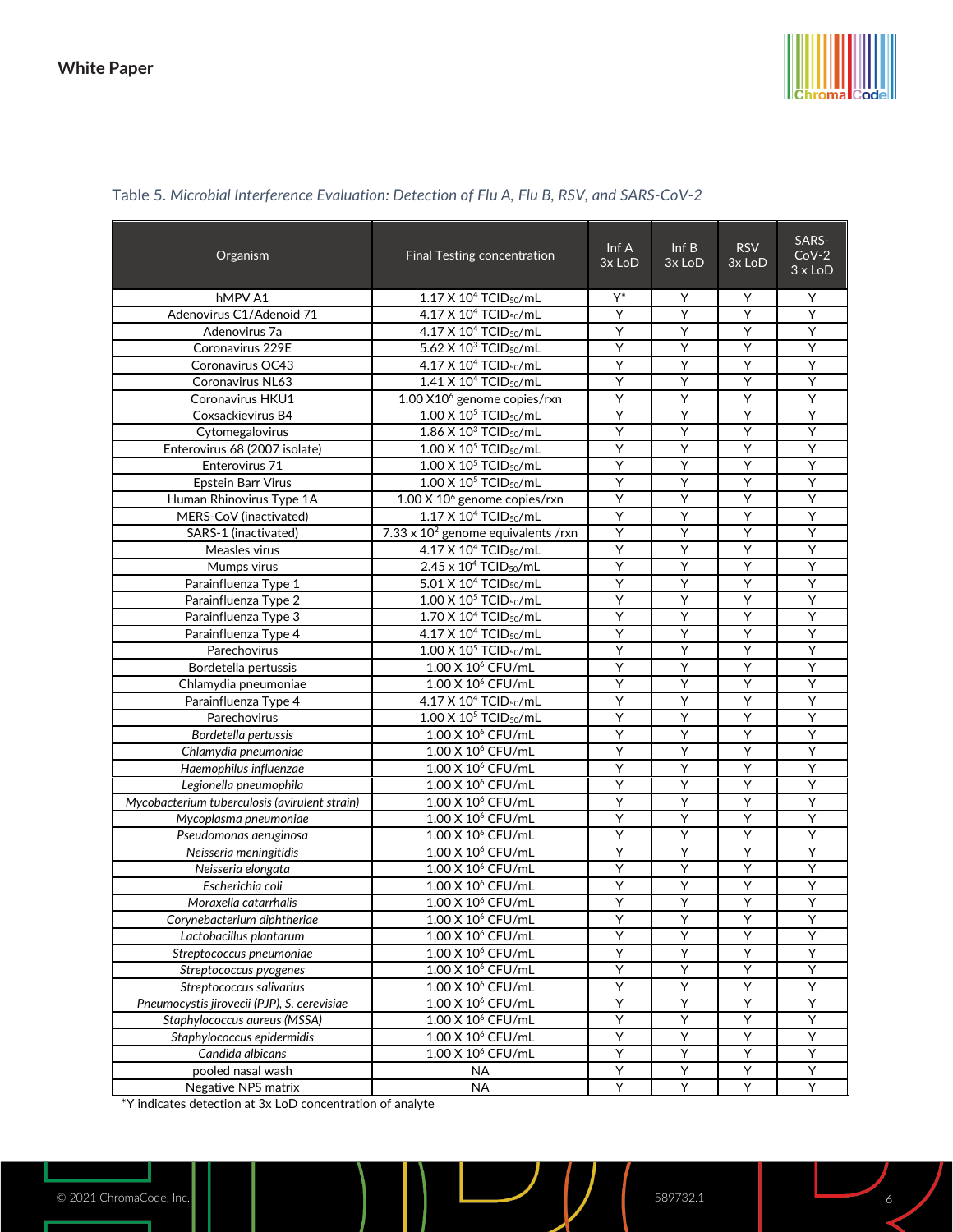

# Natural Sample Evaluation

A natural sample evaluation was performed at Medical College of Wisconsin with residual, deidentified nasopharyngeal swab samples in commercially available UTM/VTM utilizing an ABI 7500 Fast Dx as the qPCR instrument. A combination of frozen retrospective (n=168) and fresh prospective samples (n=400) were tested on a standard of care assay with either the Roche SARS-CoV-2/Flu, or standalone SARS-CoV-2 EUA Assay on the Cobas® 6800, VERIGENE® RP Flex, or Cepheid Xpert® Xpress SARS-CoV-2/Flu/RSV. Target performance is displayed in Table 6, where all targets showed greater than 94% sensitivity and 99% specificity.

| Sample      | True Positive | True<br><b>Negative</b> | False<br>Positive | False<br><b>Negative</b> | Sensitivity<br>(95% CI)   | Specificity<br>(95% CI)  |
|-------------|---------------|-------------------------|-------------------|--------------------------|---------------------------|--------------------------|
| Influenza A | 51            | 400                     | 0                 | 0                        | 100%<br>$(91.3 - 100)$    | 100%<br>$(98.8 - 100)$   |
| Influenza B | 29            | 422                     | 0                 | 0                        | 100%<br>$(85.4 - 100)$    | 100%<br>$(98.3 - 100)$   |
| RSV A/B     | 49            | 90                      | 0                 |                          | 98.0%<br>$(88.0 - 99.9)$  | 100<br>$(94.9 - 100)$    |
| SARS-CoV-2  | 48            | 458                     | 2                 | 3                        | 94.1 %<br>$(82.8 - 98.5)$ | 99.6%<br>$(98.3 - 99.9)$ |

#### Table 6. HDPCR RV6 RUO Natural Sample Evaluation

# **Discussion**

ChromaCode's HDPCR multiplexing technology empowers the large install base of Applied Biosystems Real-Time PCR (qPCR) instrumentation to perform multiplex testing at a very low cost with no instrument or software modifications. HDPCR couples traditional TaqMan® chemistry with proprietary data-science based algorithms, reducing unwanted variability inherent in PCR reactions as well as thermal and optical variability from qPCR hardware. ChromaCode can encode multiple analytes into a single-color channel and differentiate targets by varying end-point signal intensity for a given target. All HDPCR tests have an identical workflow to traditional qPCR assays and utilize ChromaCode's and remotely accessible ChromaCode Cloud software.

Without clarity of the composition of respiratory viruses in circulation during this and subsequent years' respiratory seasons, and as SARS-CoV-2 transitions from a pandemic to potentially an endemic virus, insights into infection rates and potential for co-infections will be key in epidemiologic research. A reliable tool that differentiates Influenza A, Influenza B, RSV, and SARS-CoV-2 can enable laboratories to perform this critical research. The data in this manuscript demonstrated the ability for the RV6 RUO Assay to specifically identify RNA from top respiratory viruses from upper respiratory samples. The assay is inclusive of all variants of interest and concern for SARS-CoV-2 and includes 2 different gene targets from SARS-CoV-2 to ensure coverage as the virus continues to mutate. RV6 RUO proved to be robust in the face of common interfering substances and performed with high sensitivity and specificity in a cohort of natural samples. Additionally, the analytical accuracy of the assay was maintained in simulated co-infections of differing viral loads, a key to further research in this arena.

Additionally, the ability for the RV6 RUO assay to be run on a variety of common qPCR instruments allows for laboratories to expand the utility of their existing testing equipment with no additional capital expenditures. The consistent performance between a 96-well instrument and a 384-well instrument allows for peace of mind when facing potential increased testing needs based on infection rates. The data being analyzed on the ChromaCode Cloud™